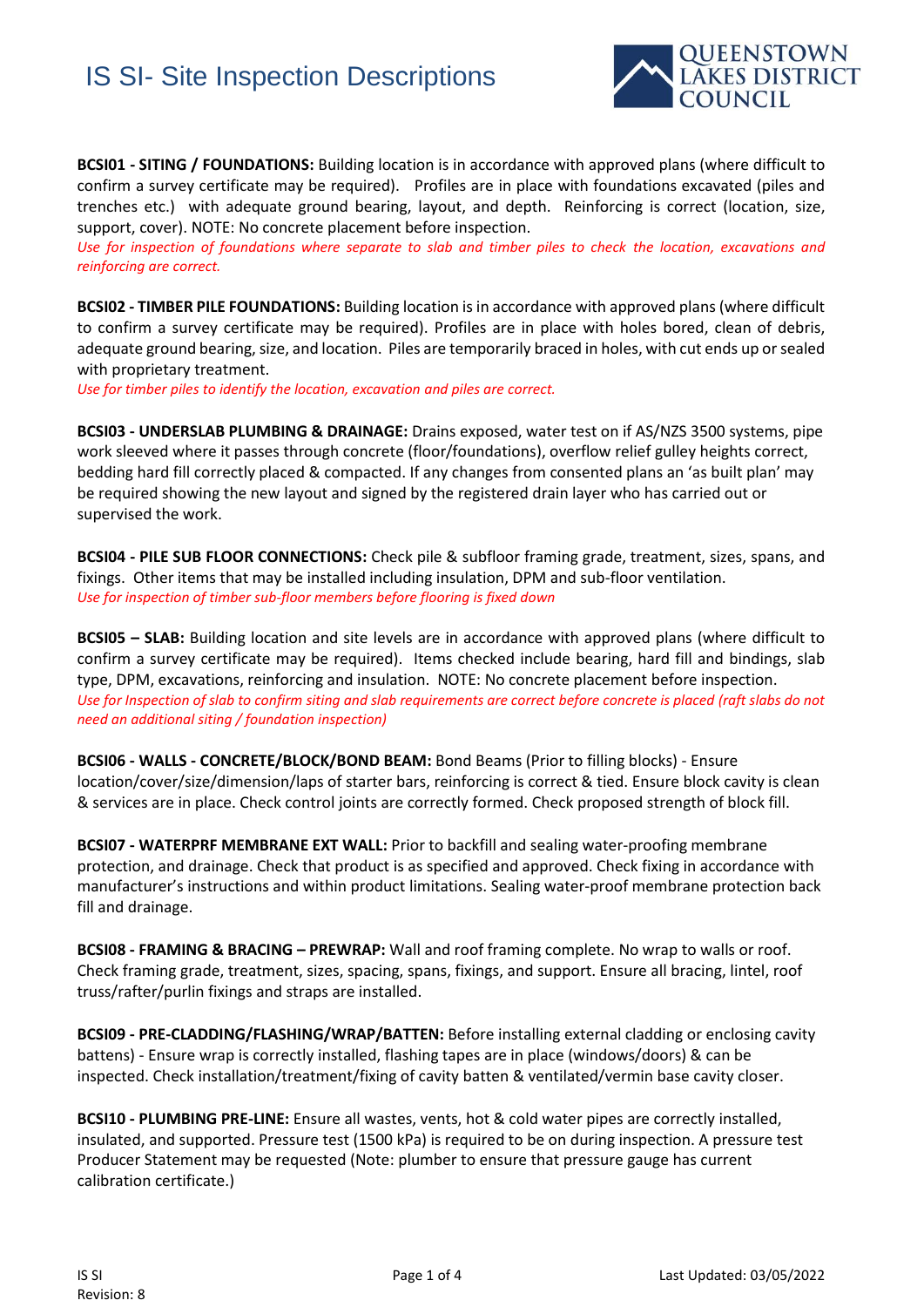## IS SI- Site Inspection Descriptions



**BCSI11 - BUILDING PRELINE/INSULATION:** Ensure all bracing/connections are correctly installed, bracing is correctly located, check moisture content level of timber & ensure insulation is correctly fitted. Check air pressure seals to openings (doors & windows).

**BCSI12 - HALF HIGH VENEER/STONE:** Check work at 1/2 high to ensure spacing, fixing & durability of ties are correct. Check cavity size, location of weep holes/ventilation. Ensure cavity is clean, lintels properly supported. Check panel sizes and placement of control joints.

**BCSI13 - POST LINING - PRE-STOP:** (prior to installation of scotia/skirting/stopping) - Check that bracing/fire/sound rated elements have been correctly installed/fixed.

**BCSI14 - WET AREA MEMBRANE:** (Prior to tiling/finish) Products as specified and approved. Check application in accordance with manufactures instructions and within limitations.

**BCSI15 – DECK / ROOF MEMBRANE:** (Prior to application of membrane) Fall substrate fixing, flashing, gutters supports, material thickness, treatment, floor height.

**BCSI16 - EXTERNAL DRAINAGE:** Bedding complete prior to backfill. Ensure all drains are laid to correct falls and test is on. Check bedding/backfilling media, pipe sizing, connections and installation, sumps etc. Provide copy of as-built layout showing location of inspection and cleaning points. Ensure all drains are laid to correct falls and test is on. Check bedding/backfilling media, pipe sizing, connections and installation, sumps & soak holes. If any changes from consented plans an 'as built plan' may be required showing the new layout and signed by the registered drain layer who has carried out or supervised the work.

**BCSI17 - EFFLUENT DISPOSAL:** Effluent lines exposed, ground conditions as per design, length siting tank size checked. Producer Statements to be provided by designer/installer before Code Compliance Certificate issued.

**BCSI018 - HEATING UNIT – INSERT**: Front cover off (if installed checked at final), zero clearance surround in place, ventilation to manufacturers specification, access provided to ceiling space (chimney). Installed to manufactures instructions, seismic restraint installed (if installed). Ensure clearance to combustible materials: walls, floor, ceiling, beams drapes doors, window battens rafters, purlins roof insulation and underlay. Flashing watertight, smoke alarms installed and operating.

*Required on all consents with an inbuilt fire (this requires a final sign-off also with a final heater)* 

**BCSI019 - FINAL HEATER**: Ceiling plate down for inspection, access provided to ceiling space. Installed to manufactures instructions, seismic restraint installed. Ensure clearance to combustible materials: walls, floor, ceiling, beams drapes doors, window battens rafters, purlins roof insulation and underlay. Flashing watertight, smoke alarms installed and operating. (possibly support) *Use where applications contain a solid fuel heater* 

**BCSI020 - SWIMMING POOL FENCE**: Check fencing as per Building (Pools) Amendment Act 2016, backflow prevention, window restrictors, child resistant door set, lockable cover, barriers (other than fencing), gates & fittings, disposal system of pool water, immediate pool area & clearances from climbable objects. *Use where there is a swimming pool fence*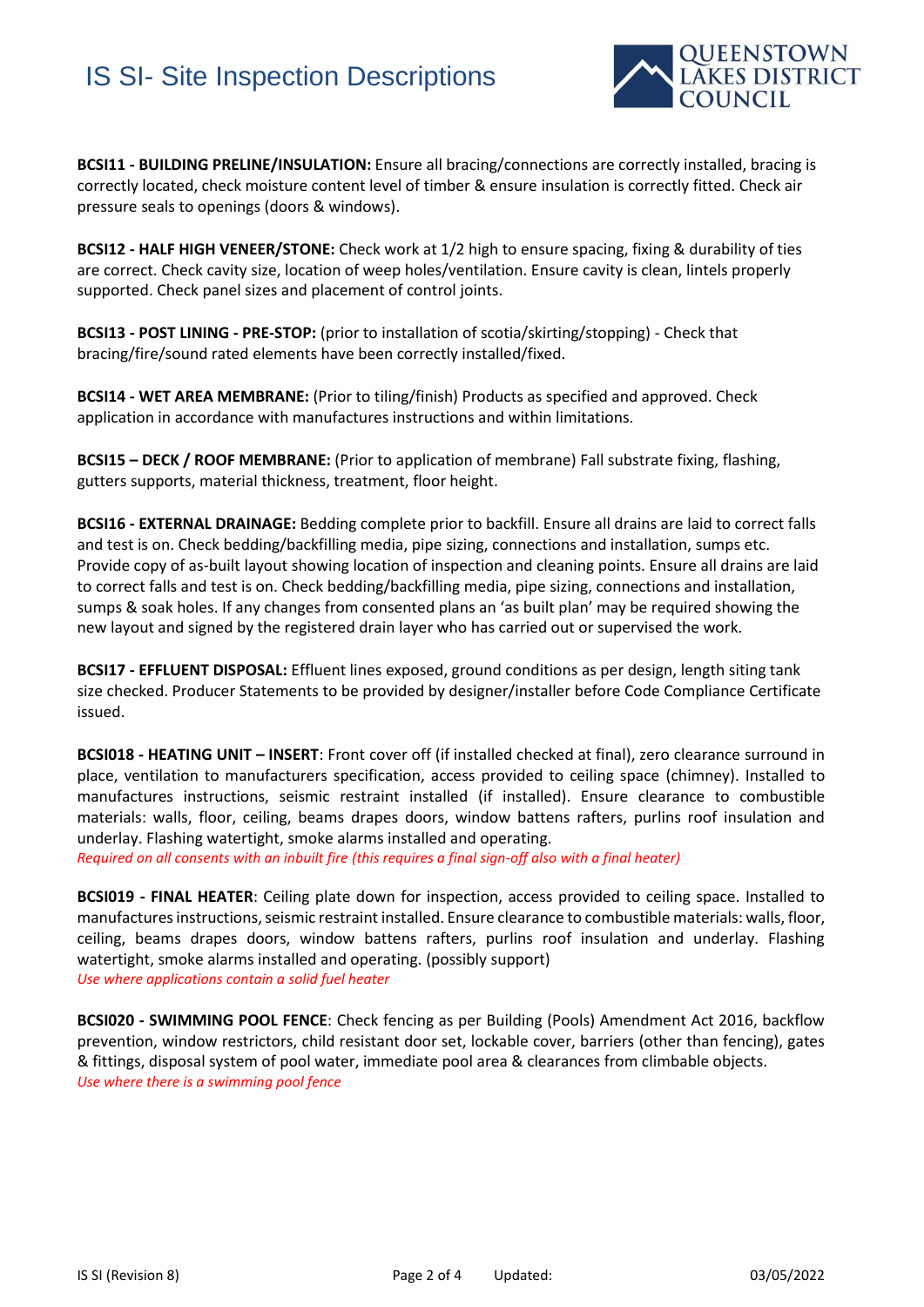

**BCSI022 – FINAL RESIDENTIAL:** All building work on the approved documentation completed and on site, including any minor variations and amendments.

**INSPECTIONS COMPLETED:** Inspections listed on the building consent have been completed and passed. Any previous inspection requirements completed, and evidence of completion is available on site (e.g. as-built drainage plans, flashings completed, seismic restraint to HWC)

**INTERIOR:** Interior building work completed including impervious surfaces completed (including painting and sealing), mechanical extracts operational (e.g. kitchen and bathroom). Stairs completed and balustrades installed. Safety glazing (not previously inspected). Smoke alarms installed and operating.

**ENERGY WORK:** Electrical and Gas work commissioned.

**EXTERIOR & SITE WORK:** Exterior building work completed including Subfloor access / ventilation and ground clearances. Wall / roof claddings finished and sealed (including penetrations). Access routes, stairs, retaining walls, barriers, and decks.

**3 WATERS:** Potable water, Storm water and foul water completed including Sanitary fixtures operational. Surface water from roof, hardstanding and site works connected (e.g. downpipes, soak pits, strip drains and sumps). Sewer vents to fixtures and drains installed, and system is connected to network / effluent field.

**APPLICATION FOR CODE COMPLIANCE CERTIFICATE (CCC):** The Building Act (section 92(a)) requires applications for CCC to be made as soon as practicable after the building work is completed. QLDC require a 'passed' final inspection to establish the building work is completed for the purposes of starting the 20 working days referred to in section 93(1)(a).

*Use for all building consents with Res 1 – Res 3 complexity assigned* 

**BCSI023 – FINAL COMMERICAL:** All building work on the approved documentation completed and on site, including any minor variations and amendments.

**INSPECTIONS COMPLETED:** Inspections listed on the building consent have been completed and passed. Any previous inspection requirements completed, and evidence of completion is available on site.

**SPECIFIED SYSTEMS:** All specified systems installed and commissioned.

**INTERIOR:** Interior building work completed including accessible facilities, impervious surfaces. Stairs and balustrades. Safety glazing.

**ENERGY WORK:** Electrical and Gas work commissioned.

**EXTERIOR & SITE WORK:** Exterior building work completed including Wall / roof claddings finished and sealed (including penetrations). Access routes, stairs, retaining walls, barriers, and decks.

**3 WATERS:** Potable water, Storm water and foul water completed including Sanitary fixtures operational. Surface water from roof, hardstanding and site works connected (e.g. downpipes, soak pits, strip drains and sumps). Sewer vents to fixtures and drains installed, and system is connected to network / effluent field.

**APPLICATION FOR CODE COMPLIANCE CERTIFICATE (CCC):** The Building Act (section 92(a)) requires applications for CCC to be made as soon as practicable after the building work is completed. QLDC require a 'passed' final inspection to establish the building work is completed for the purposes of starting the 20 working days referred to in section 93(1)(a).

*Use for all building consents with Com 1 – Com 3 complexity assigned* 

**BCSI026- FINAL GARAGE, CARPORT & PERGOLA:** The check will be against the approved building consent documents. Any variations have been applied for and approved by Queenstown Lakes District Council prior to the final inspection. This includes drainage as built plans, where the approved design has been modified. NOTE: This is not an inspection designed to provide a list of items to be finished. The work should be completed, and all documents provided.